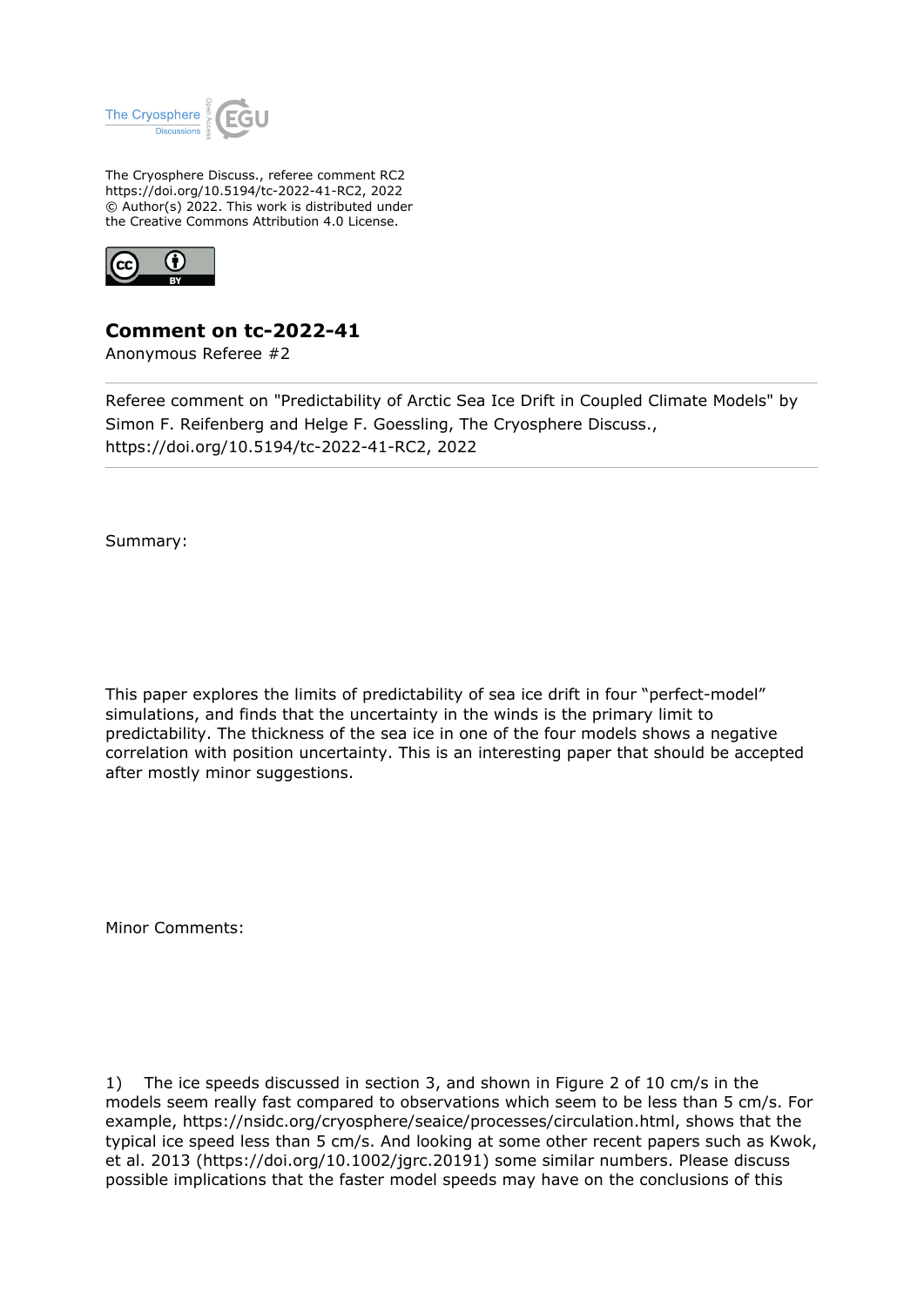paper.

2) Line 1: I think it is worth restating Nansen's rule of thumb explicitly here.

3) The paper tends to be too wordy. This and other comments below are aimed at tightening up the text. For example, on line 32, the authors write "Here, we therefore differentiate…". I would tighten this up to simply state "We differentiate…". I would comb through the paper and reduce the use of these transition words.

4) Lines 72 -93 seemed out of place. I would maybe move it up above line 58? I don't feel strongly about this.

5) Line 73, site a few "recent studies".

6) Line 81 stating "(two-dimensional)" is not necessary since this should be implied by the discussion of area.

7) Line 154: I suggest stating the "1<sup>st</sup> July" as "1 July" or "July 1<sup>st</sup>" or "the 1<sup>st</sup> of July". then restate " $1<sup>st</sup>$  January" in the same way.

8) Line 202: delete "which are both two-dimensional quantities".

9) Lines 205- 210: Too wordy. I think the authors can delete most of lines 206-207, and just go with lines 208-209.

10) Lines 237-238. Too wordy. I would delete the first sentence starting at line 237, and simply say "Maps of average ice thickness for the months of March and September are presented in Day et al. (2016)."

11) Line 246: delete "previously introduced".

12) Line 274: delete "In the following", and start the sentence as "We now consider the differences in the trajectories…".